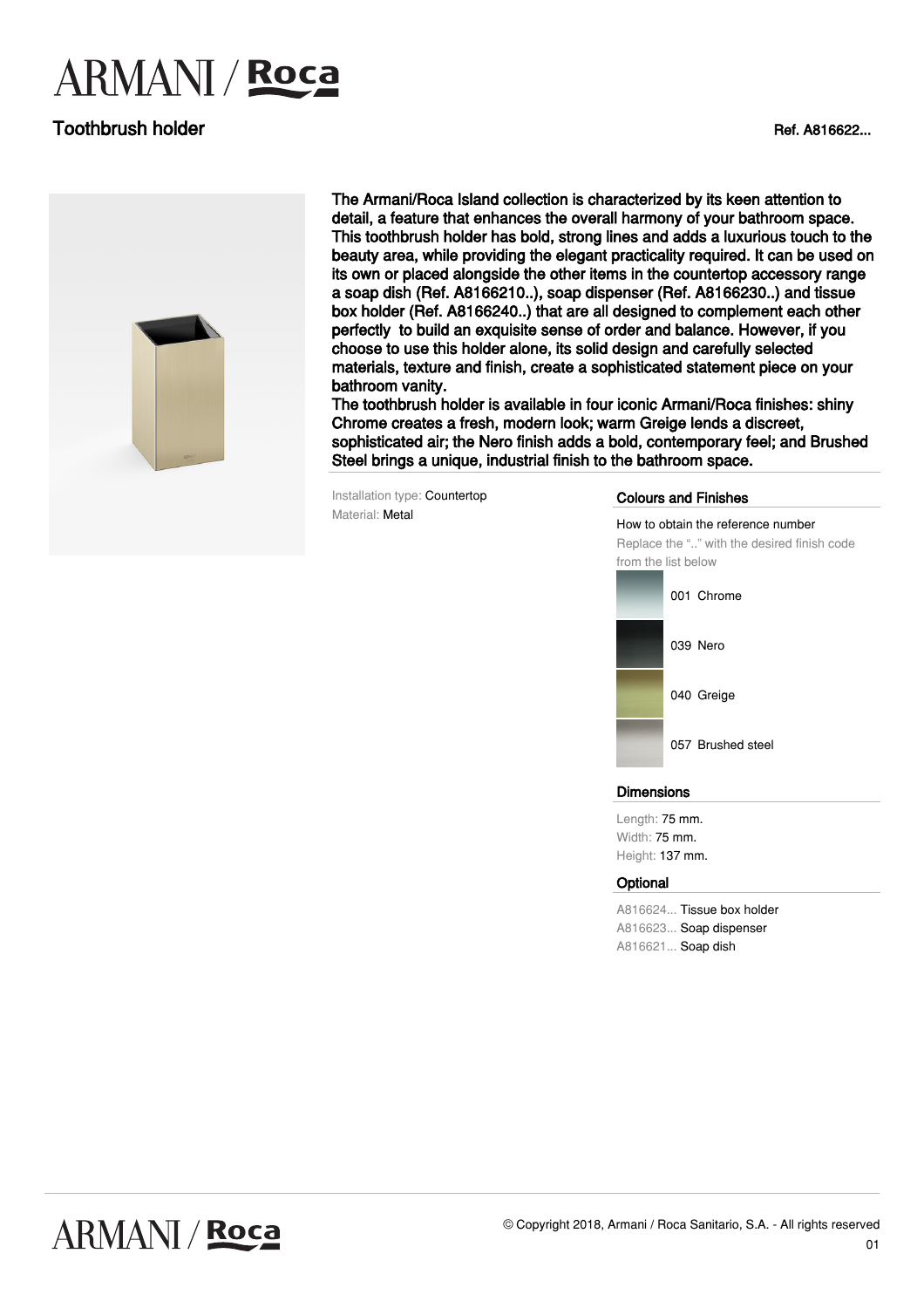

## **Toothbrush holder Ref. A816622...**

Technical drawings